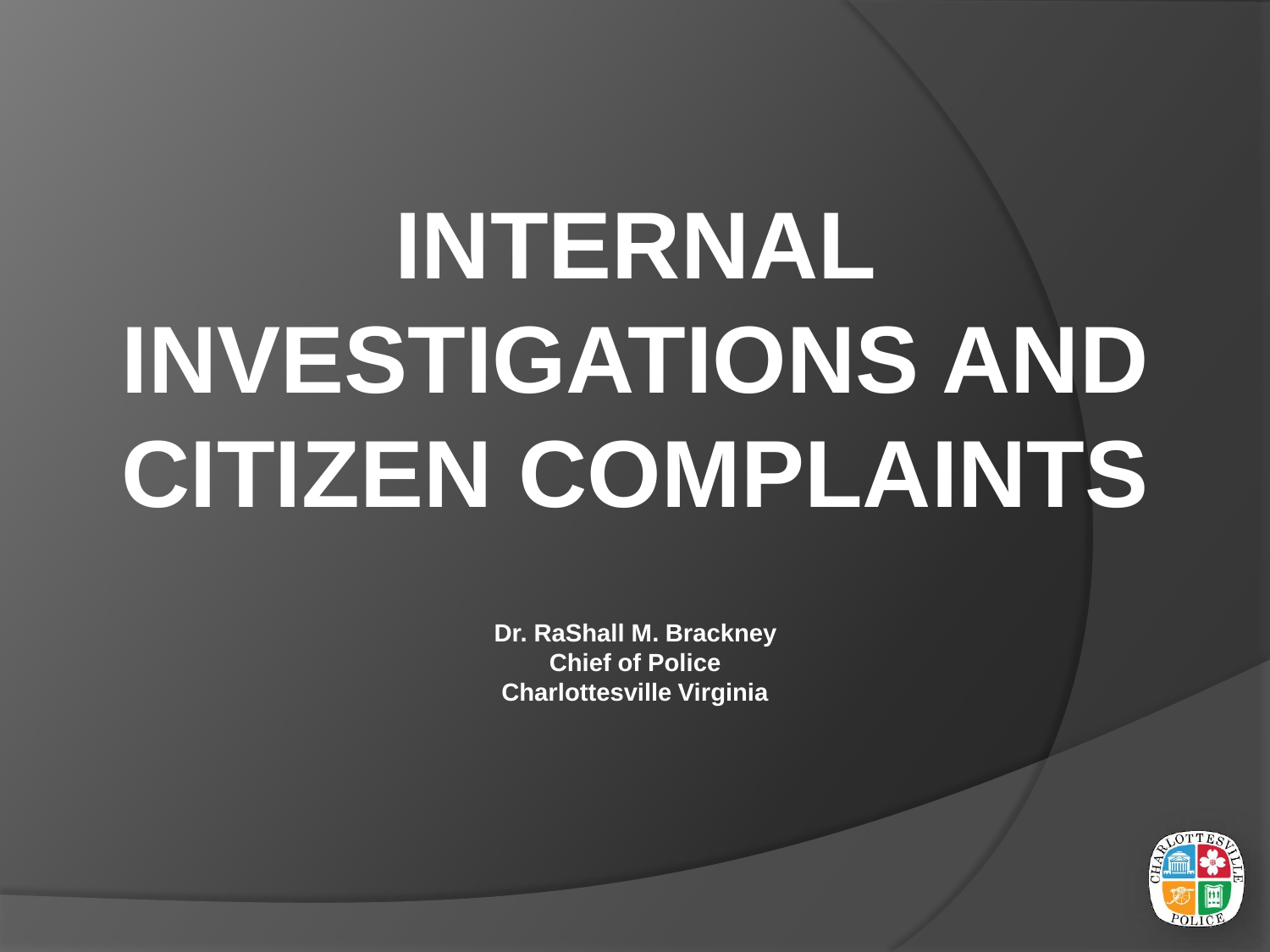# Complaints versus Inquiry

- **Complaint: A matter of concern brought** forth to the department alleging a violation(s) of departmental policy and/or a violation(s) of the law.
- **■** Inquiry: A matter of concern brought forth to the department, which does not rise to a violation(s) of departmental policy and/or a violation of the law.

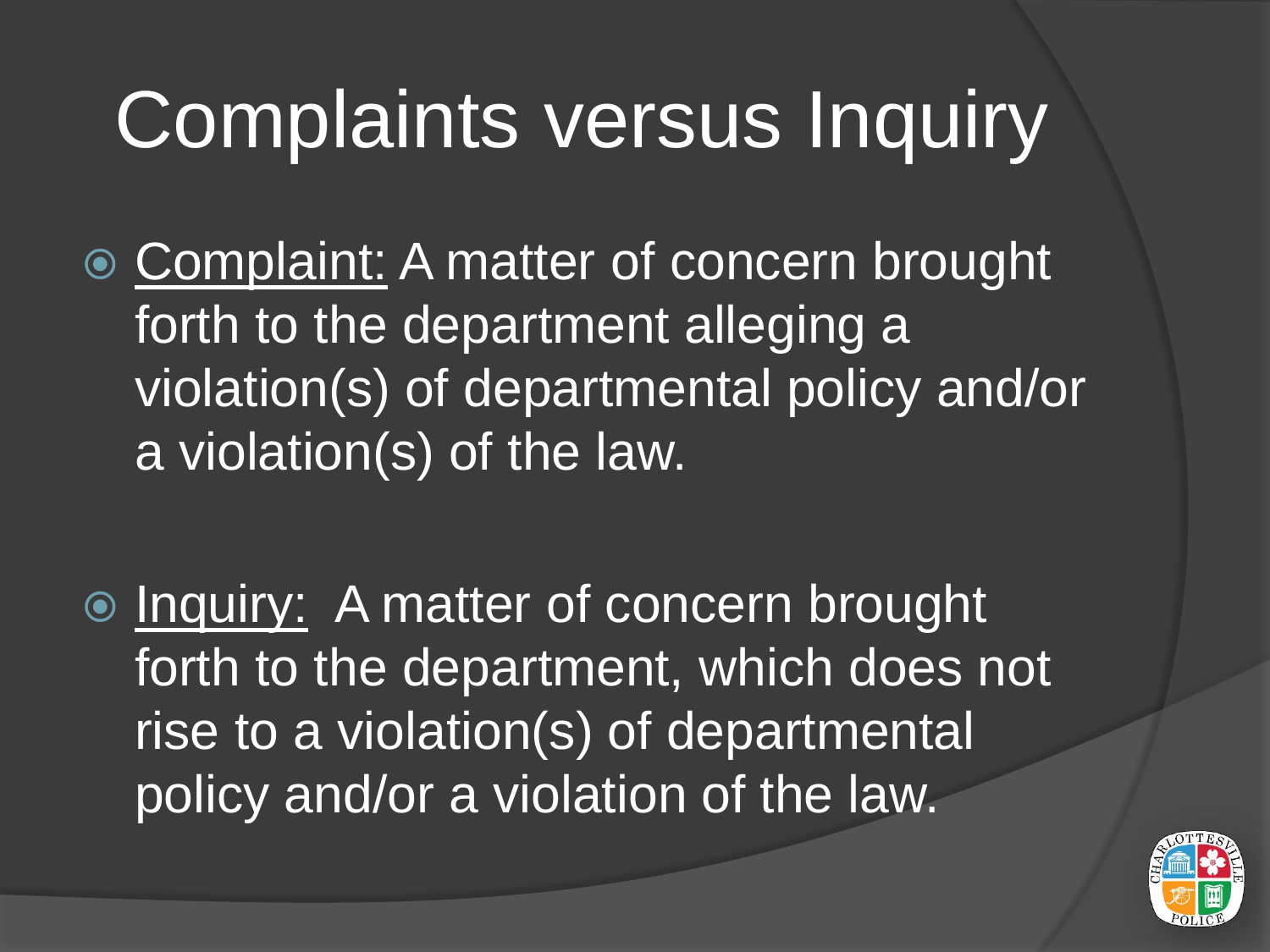# Contact Information

In Person or Mail:

Charlottesville Police Department Internal Affairs Unit 606 East Market Street Charlottesville, VA 22902

Email:

charlottesville.org/police

#### Phone:

Internal Affairs Unit: 434-970-3600 434-970-3888

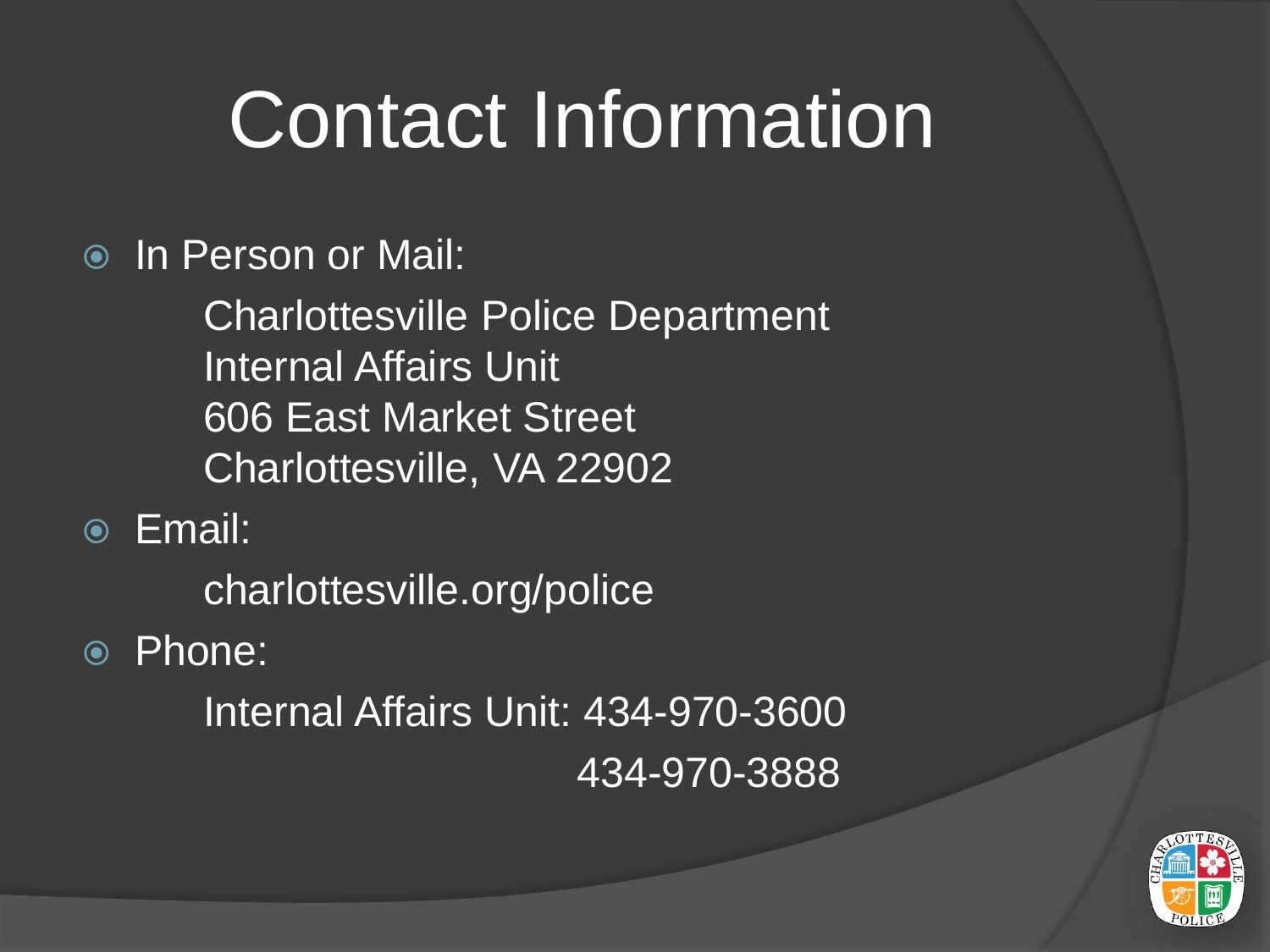#### All complaints, regardless of nature, can be filed as follows:

- · In person
- Mail
- Email
- Telephone
- Fax
- Online
- Anonymously
- Third party

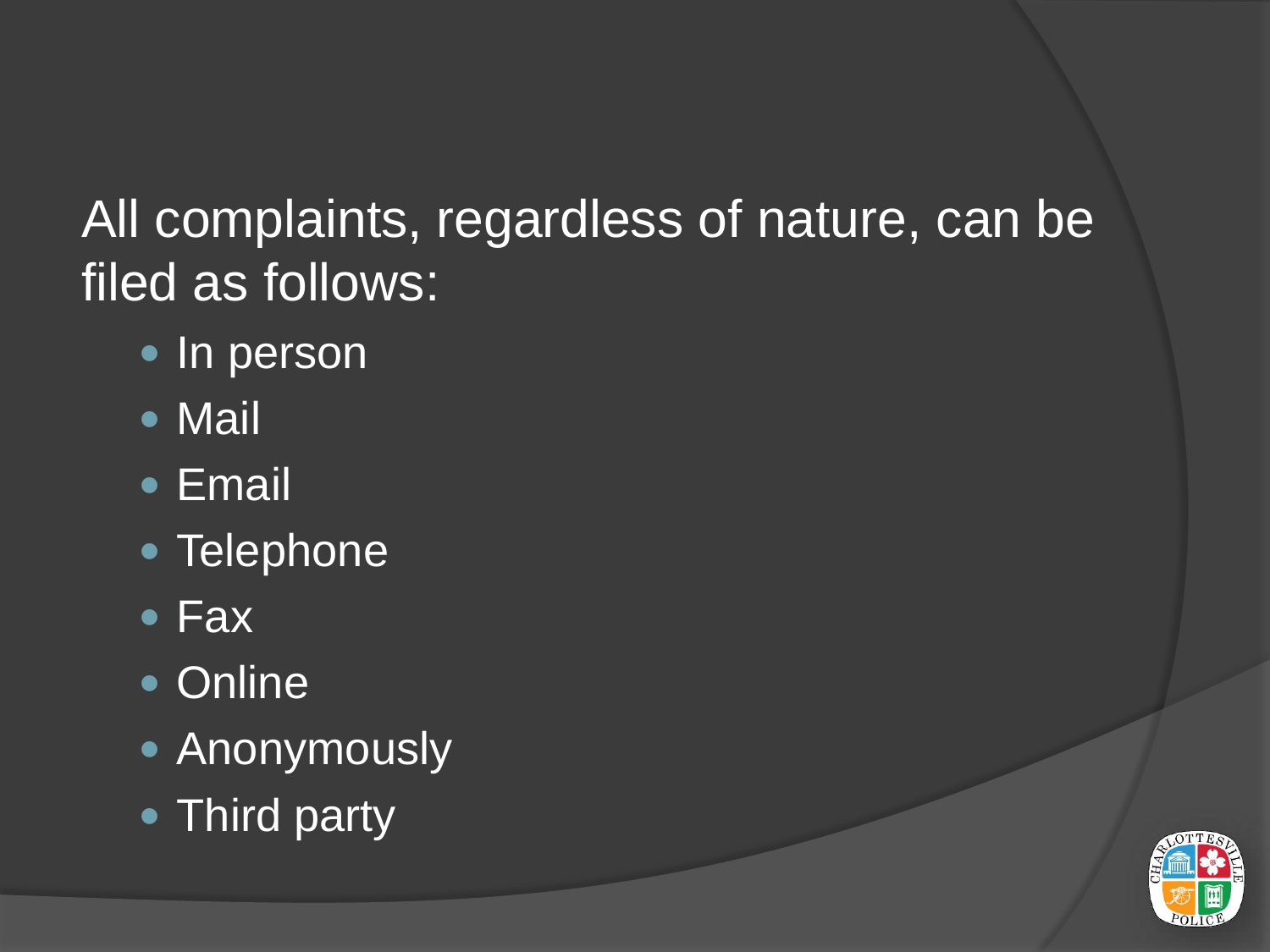Citizen Complaint Form (CPD-30)

Once the complainant completes and signs the Citizen Complaint Form, the receiving supervisor shall provide the complainant a copy of the completed Citizen Complaint Form and the telephone number of the Internal Affairs Office.

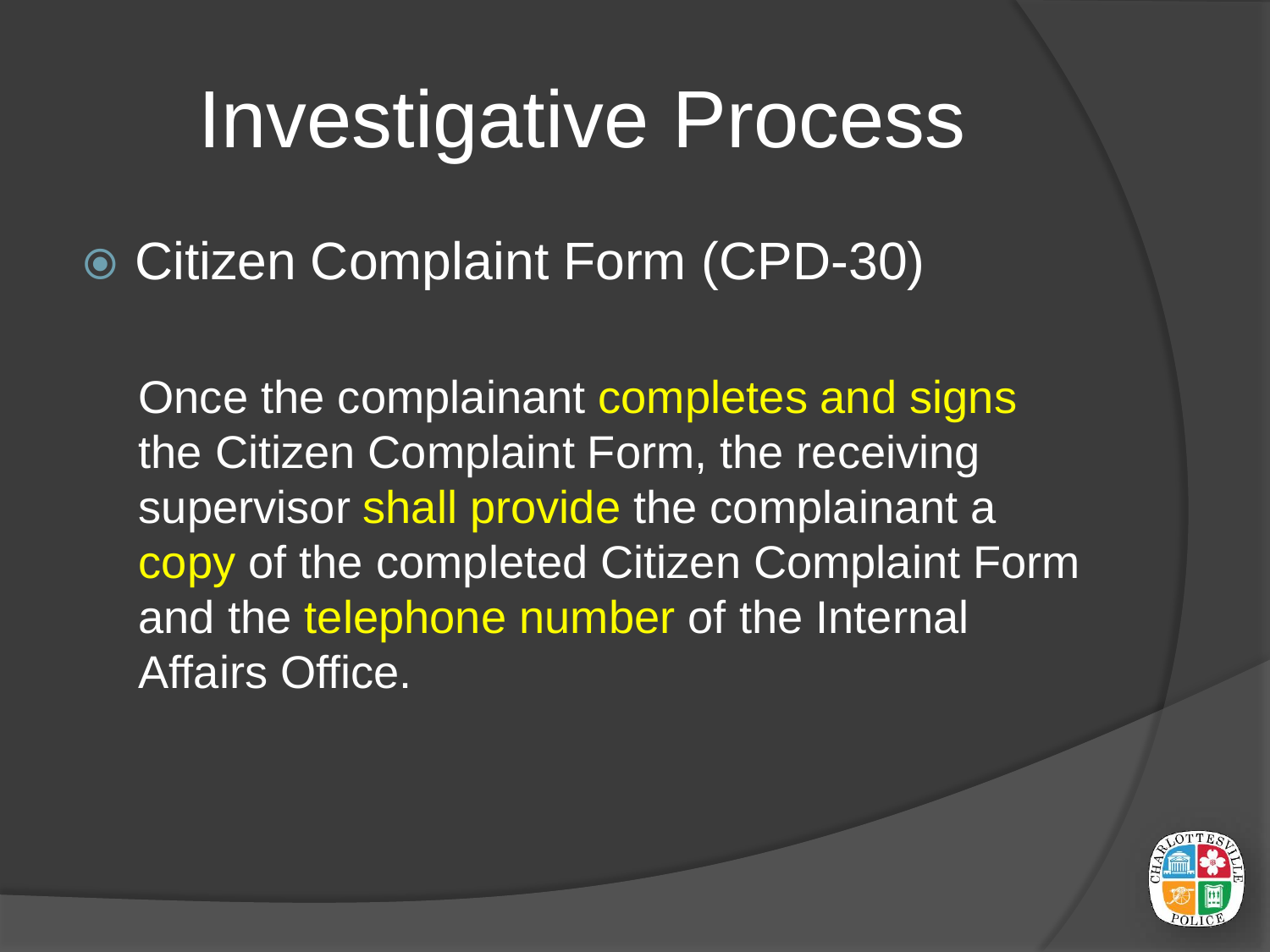- The Internal Affairs Investigator shall review the complaint, record the complaint for tracking purposes, and assign investigative responsibility.
- Upon receipt of an assigned complaint, the Internal Affairs Investigator shall mail a letter to the complainant acknowledging receipt of the complaint and provide notification that a supervisor will be in contact with them.
- The Internal Affairs Investigator will promptly notify employees named in complaints

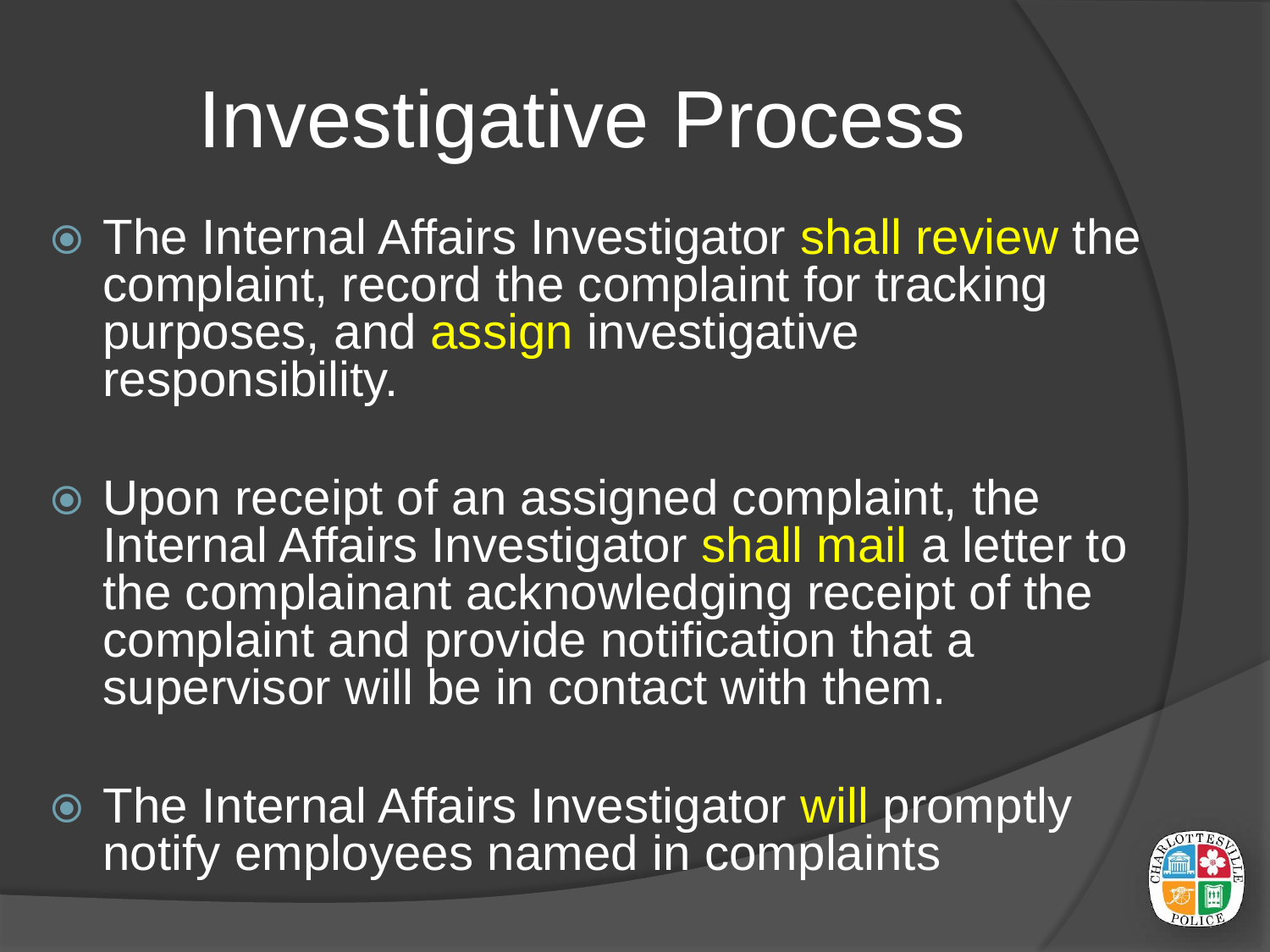- Investigators will have 45 days in which to complete the investigation.
- $\bullet$  Investigations exceeding the 45-day limit will require an extension.
- The complainant and named employee shall be notified in writing of the continued investigation every 30 days from receipt of the complaint, until the investigation is completed.

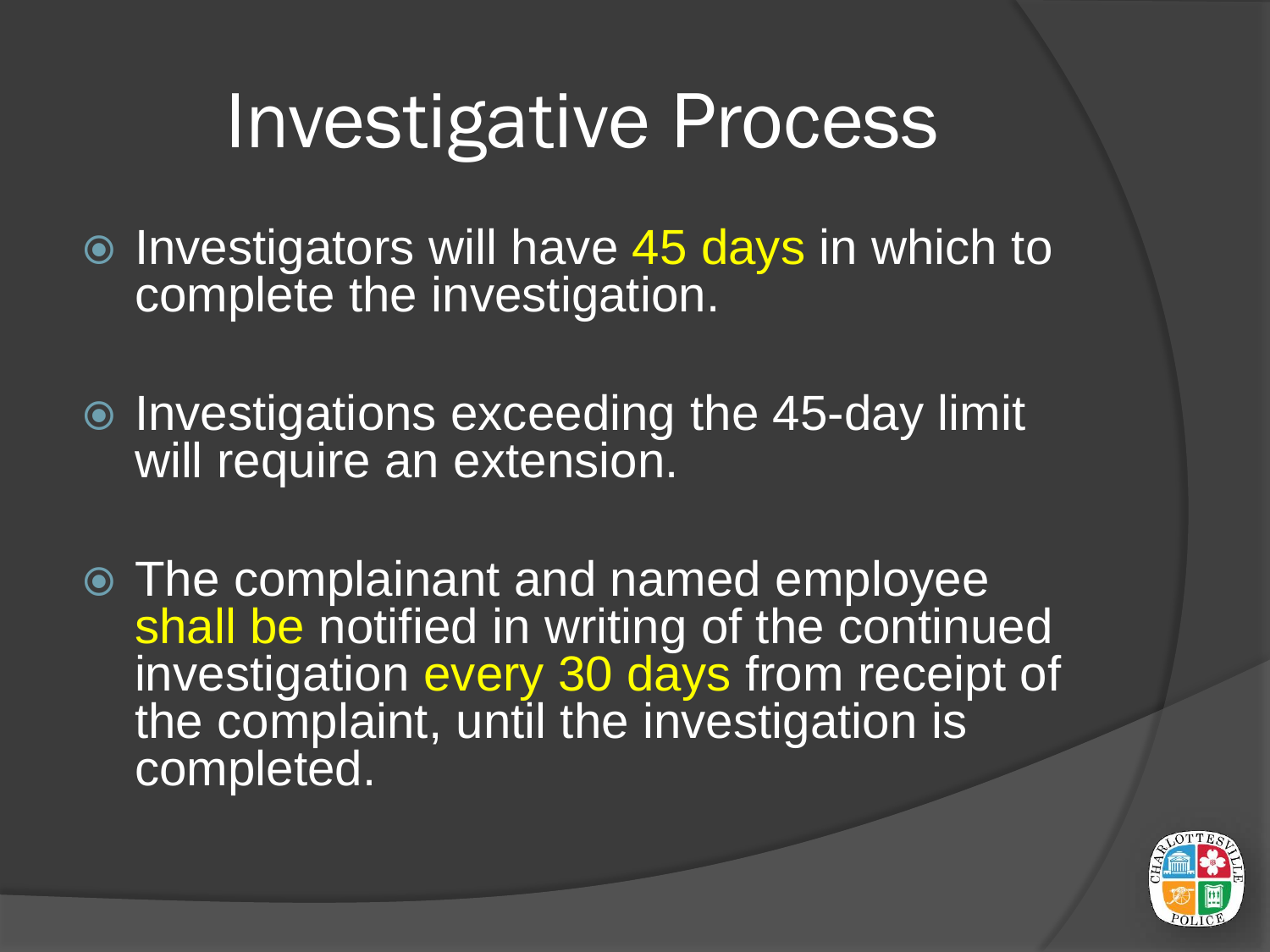- Interview Complainant
- **Interview Complainant's Witness**
- Collect CAD data, incident reports, Body Worn Camera (BWC) or other video evidence, photographic, electronic, or cellphone evidence.
- $\odot$  Interview accused officer(s) and other CPD personnel.
- Complete report to include findings.

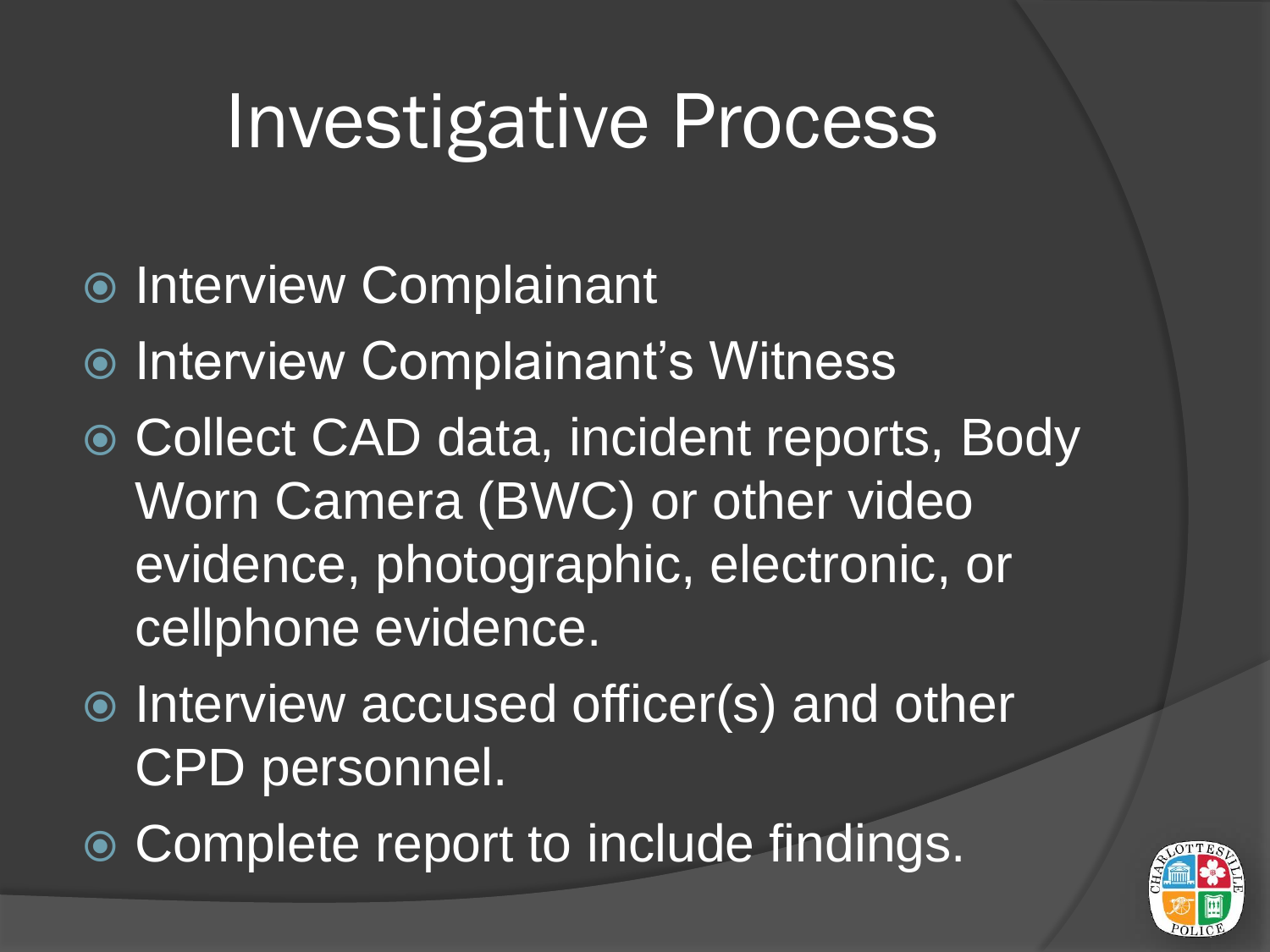## Extension Request

A request for an extension requires the following in order to be approved: In writing (memo or email)

The Office of Internal Affairs is seeking a 30 day notice for the below case. All matters related to the below complaints should be completed by May 20, 2019.

Case number: IA2019 – 00XX Date complaint received: February 26, 2019 Complainant: John Doe Reason for extension: Review statements, document and interview complainant. Expected completion date: 05/20/2019

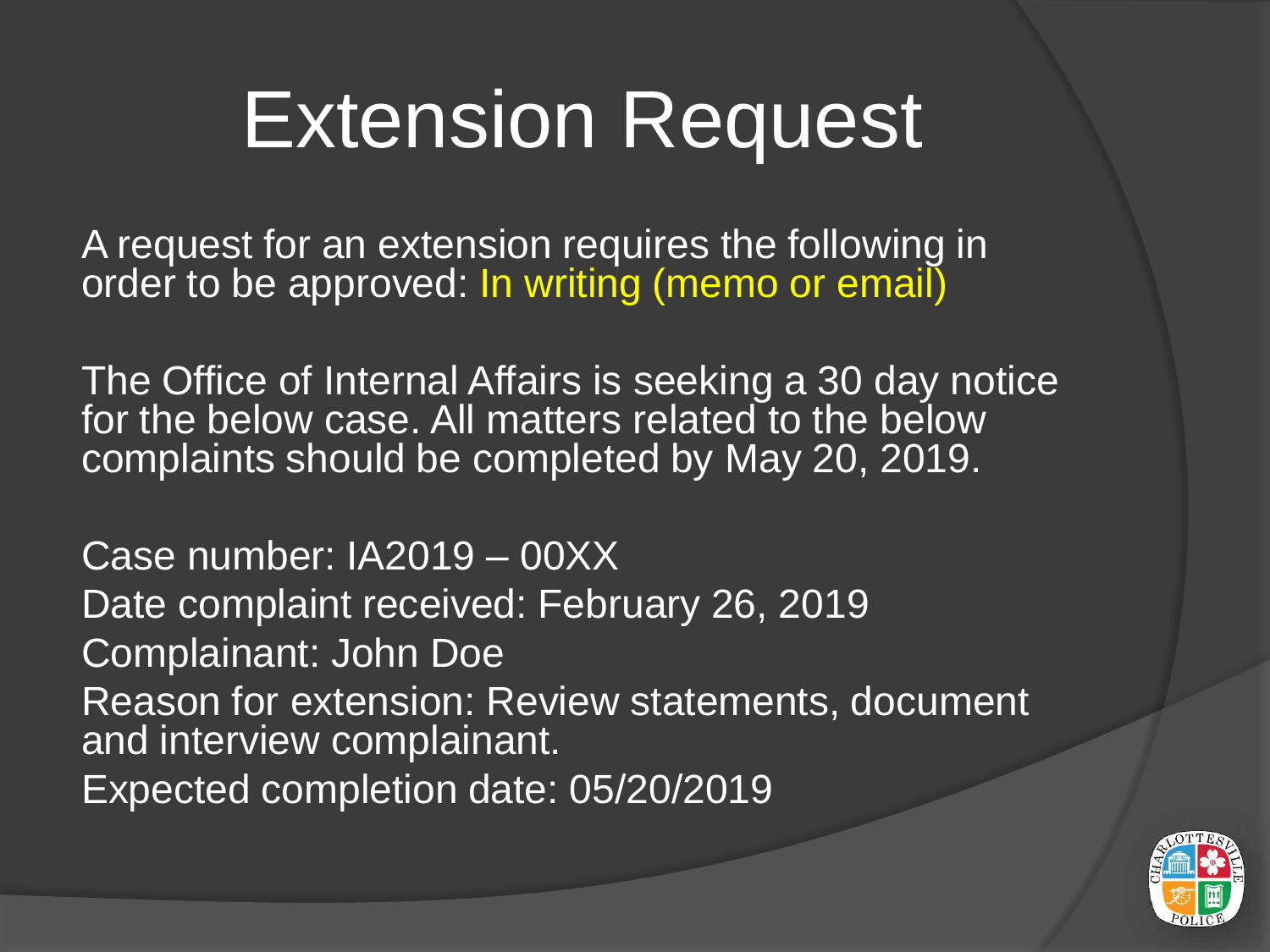- Once the investigation is completed and a finding is reached, the case file shall be forwarded to the Chief of Police though the investigating supervisor's chain of command.
- Upon the Chief's review and approval, the case file will be returned to the Internal Affairs Investigator for disposition notifications and filings.

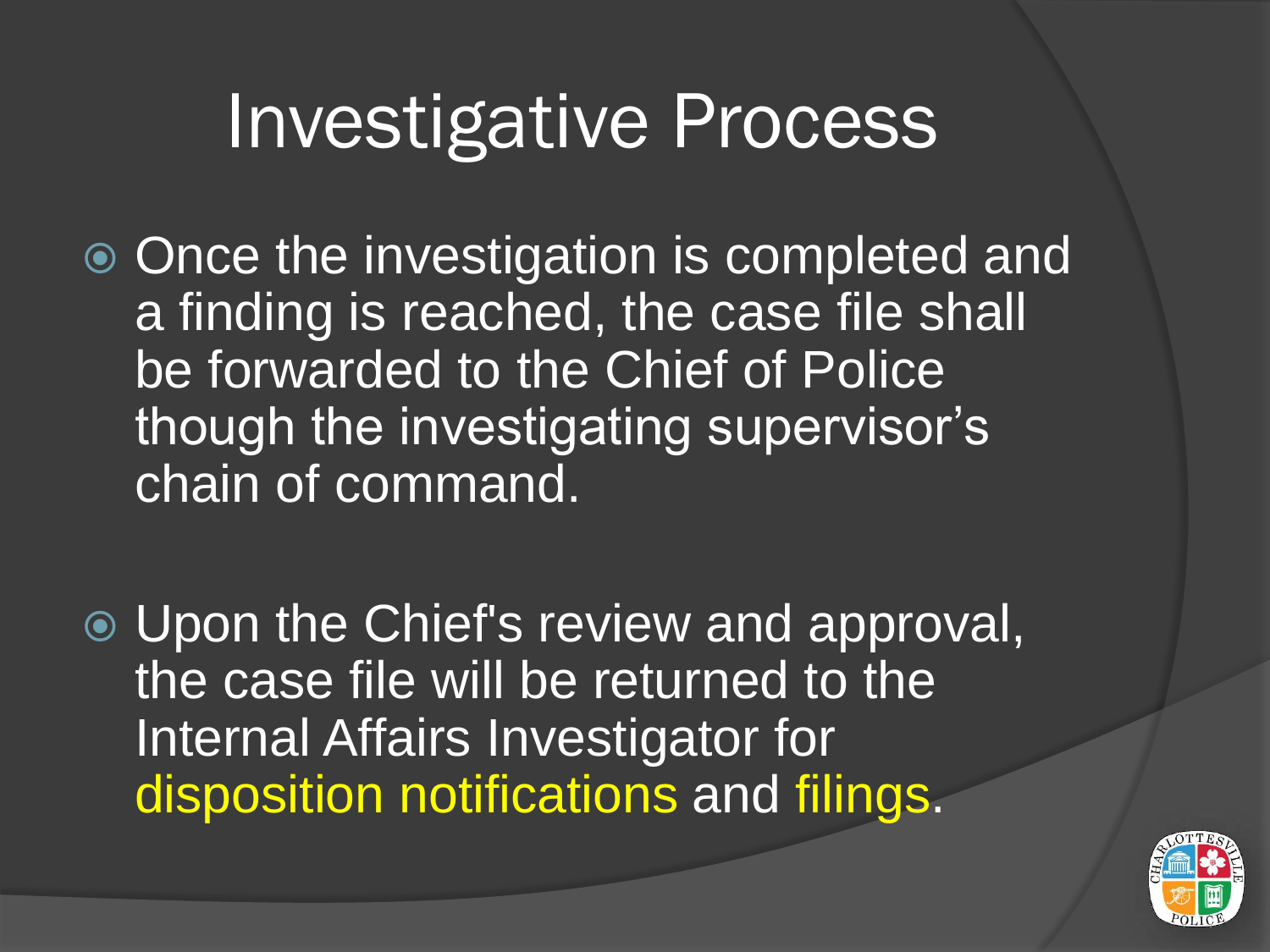#### Completed internal investigations shall be classified as:

- Unfounded no basis of fact to support the allegation.
- $\circ$  Exonerated allegations true, but officer in not guilty of any misconduct, due to adherence to applicable procedures, techniques, and regulations.
- Not Resolved unable to verify the truth or falsity of the complainant's allegations.
- Sustained Allegations true and officer is determined to have acted in violation of applicable procedures, techniques, and regulations.

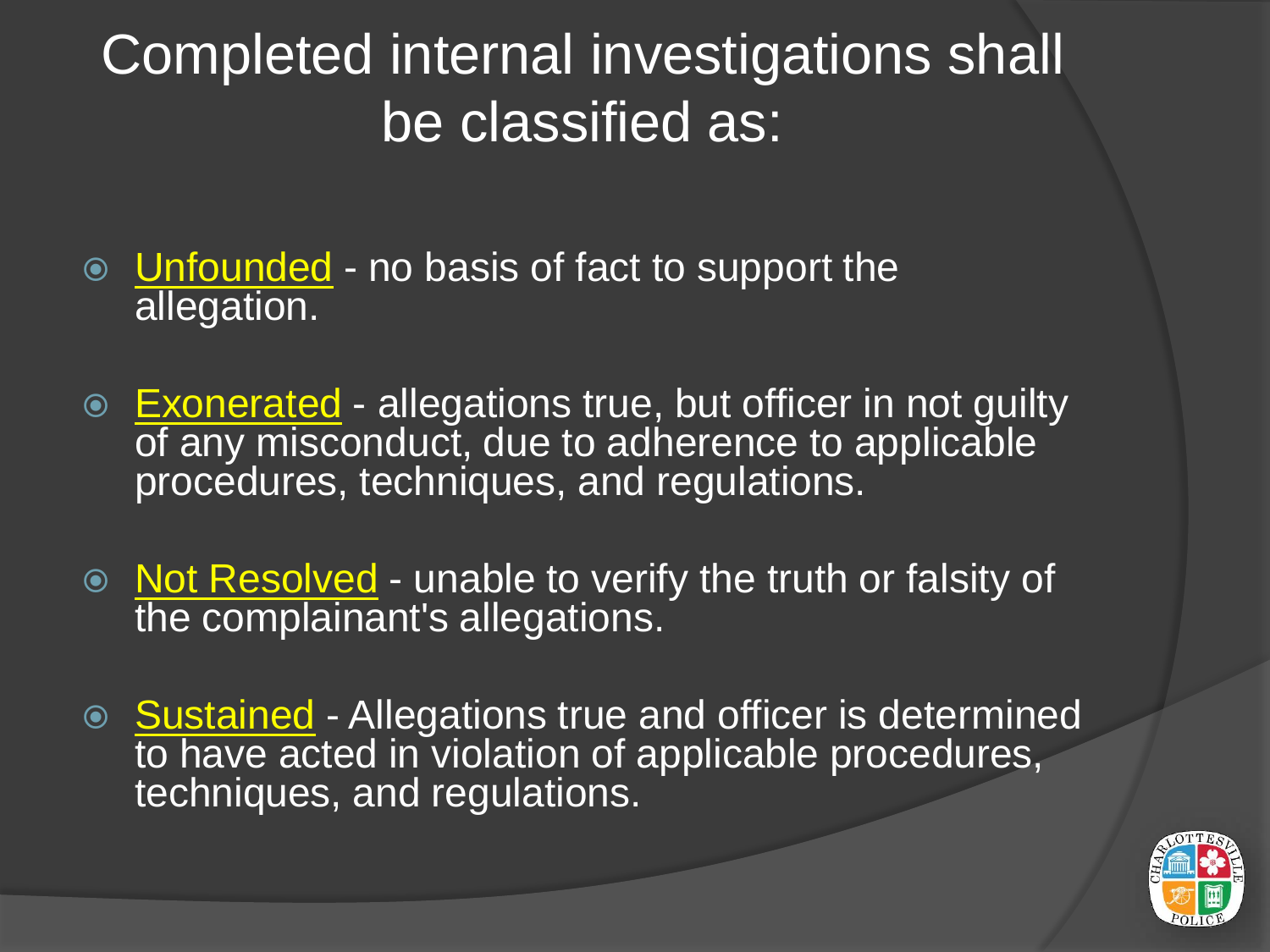### Review Process

- A letter is sent to the complainant.
- Letter will contain the finding(s) or classification and justification for the finding.
- The complainant will also be notified of their opportunity to speak with the investigating supervisor, internal affairs investigator, or the Chief of Police with regard to the finding.

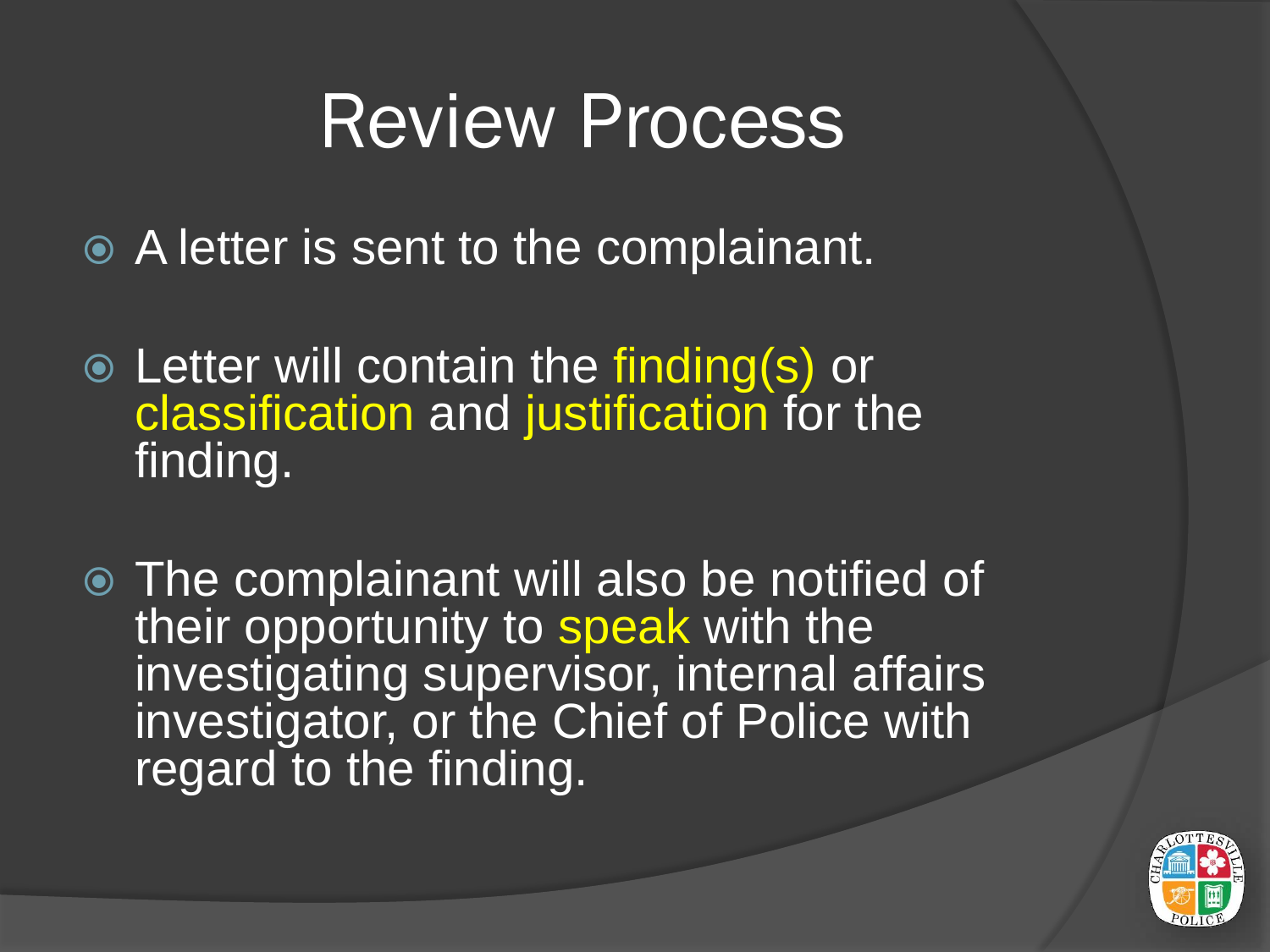# Internal Affairs Team

- Lt. Michael Gore gorem@charlottesville.org
- Sgt. Robert Haney [haneyr@charlottesville.org](mailto:haneyr@charlottesville.org)
- Phone:

Internal Affairs Unit: 434-970-3600 434-970-3888